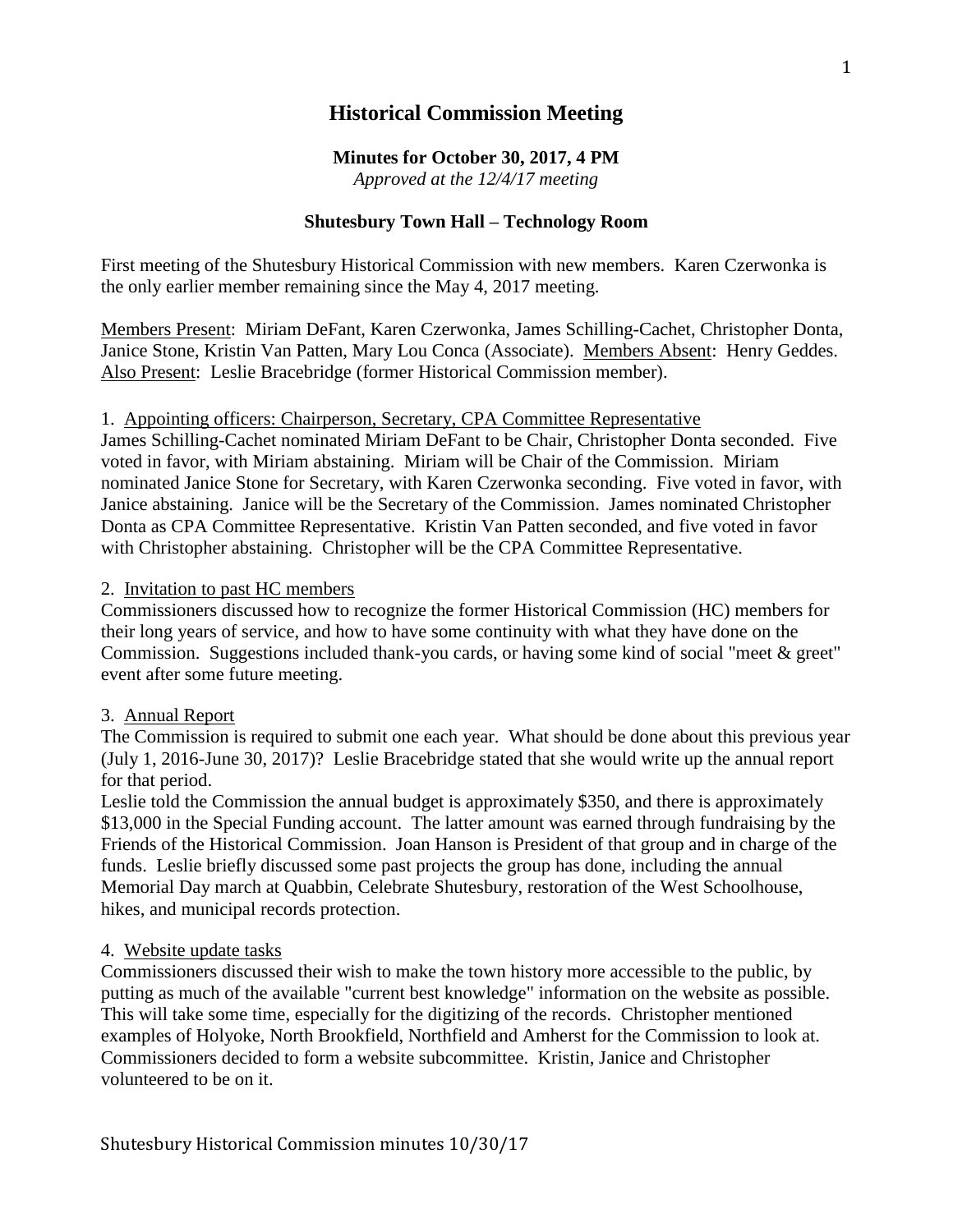## 5. Unanticipated Business

Leslie mentioned that previously the Commission used the position of Associate Members for longtime members who were still interested, but could no longer actively participate in the Commission. Massachusetts Historical Commissions are allowed to have Alternate Members, appointed by the Selectboard, who can vote if needed in the absence of a Commissioner. Mary Lou Conca stated that she would like to be considered for this position in addition to the present Associate Member she has. Kristin made the motion, seconded by James, to ask the Selectboard to appoint Mary Lou as First Alternate member. All voted in favor.

## 6. Follow-up to June Nolumbeka Conference:

- Sample MOUs
- new CSL Preservation  $501(c)(3)$  with Doug Harris and Lisa McLoughlin

Miriam and Leslie went to this conference in June. The group discussed a new  $501(c)(3)$  (nonprofit) that is being developed for preservation of ceremonial stone landscapes (CSL). It would make it easier to apply for grants and access the expertise of people like Doug Harris and Lisa McLoughlin. Miriam provided the Commissioners with 16 pages of handouts as background for the HC. Included in this material is a sample MOU which Wendell is presently executing.

## 7. Review of sample Archaeological Accountability Policies from Northfield/ Acquiring MHC town records for Shutesbury archives

Christopher mentioned that MA Historical Commission (MHC) is charged with archiving records for the state. Commissioners discussed requesting copies of any records MHC has for Shutesbury, but to receive them it requires a secure location and establishing an Archaeological Accountability Policy that meets MHC requirements. The materials given to each Commissioner at this meeting includes some examples of the paperwork, from Northfield and Erving. Miriam stated that the HC can adopt these policies without Town Meeting approval. Some towns, such as Montague and Deerfield, have done this. Nolumbeka has a dropbox with articles and documents about this.

## 8. Unanticipated Business, continued

Leslie stated that she had come to request permission from the HC to grant a request to view some old municipal records about the Bennett House. She had received the request but the HC needs to make the decision. The person is interested in applying to the DCR program for lease of the building for 25 years in exchange for restoring it. These old records about the house are in the HC's collection in the Old Town Hall. The Town Clerk is the keeper of Records (photos, public & private records), but the HC has copies of many. Commissioners discussed the request. Kristin made the motion, seconded by Janice, to allow Leslie to show the interested party the records. All voted in favor.

Commissioners discussed how they would like to see an inventory of what material the HC has. Then they can work on how to get it into digital format and available to the public. Perhaps they can get a grant to help with this, but they need to know what and how much there is first. They can discuss grant ideas at their next meeting.

Commissioners discussed how the Chair should handle correspondences to the HC. She has forwarded a number of emails sent to the HC, but Karen does not have email. Commissioners agreed there should be a paper copy of the documents in a binder in Town Hall so Karen (and the public) can come in and read them. Some items are a number of pages and members may not want to print them all out at home, such as the State Historical Commission Vision Plan.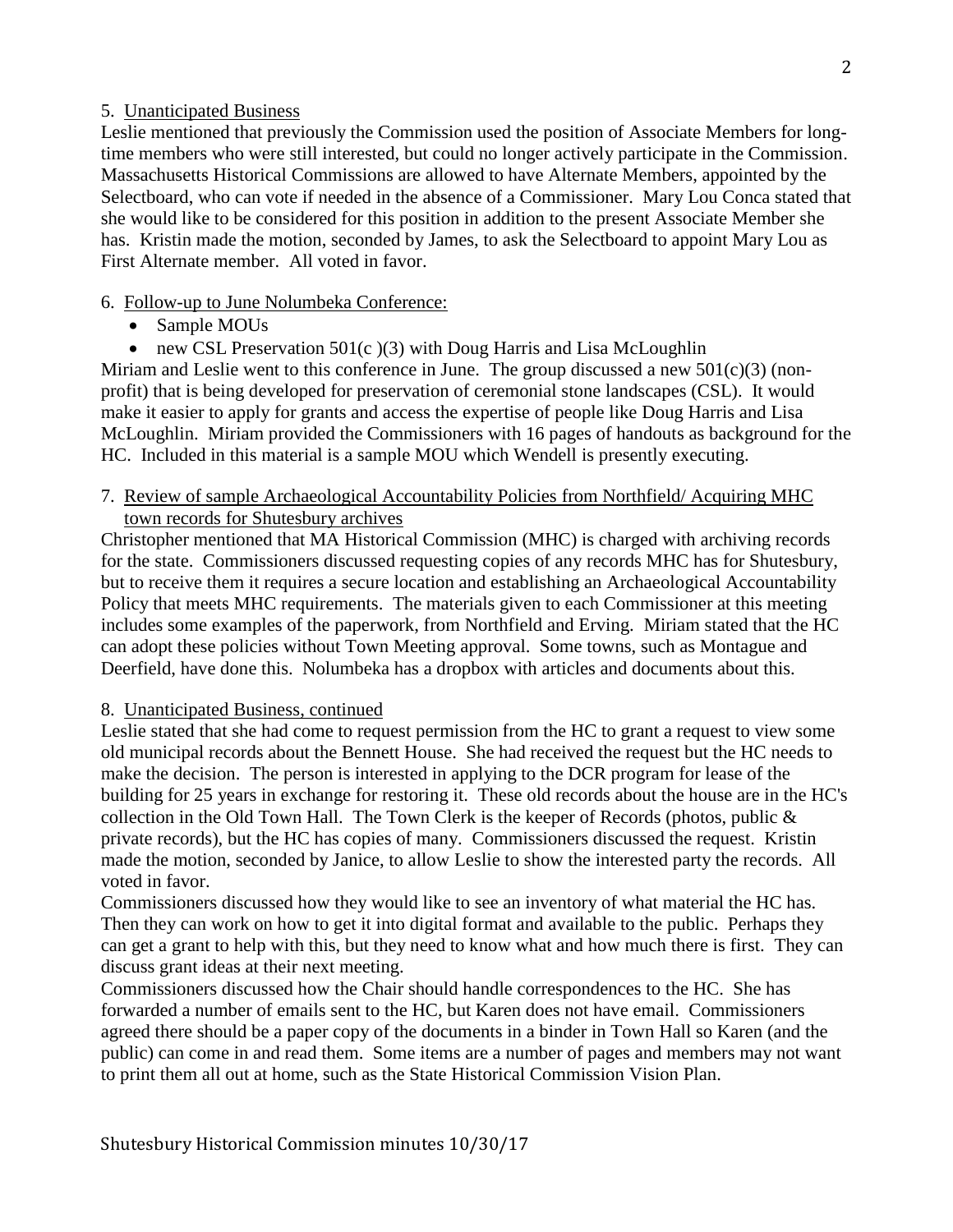Mary Lou mentioned her idea of creating a calendar of different doors in Shutesbury, to sell as a fundraiser for the HC. Commissioners discussed whether there were enough people in town to be worth the probable expense of printing the calendar, and it would only be sellable for one year. Perhaps note cards of the doors instead? Mary Lou would need to get permission first from anyone whose door was being included in this project. Mary Lou will check with the Friends of the Historical Commission, to see what it cost them for some of their fundraising projects.

## 9. Projects/goals for upcoming year

Commissioners offered initial ideas of possible projects for the HC. They included designation of an Historic District in the town center, restoration of the gravestones in the old cemeteries, making the historical documents more available to the public, the archaeology accountability policy, and a CSL project (inventory of CSL on town lands and willing private landowners). Discussions on these ideas included comments that the Historic District is a zoning issue, Commissioners should check with Leverett on what they have done (new signs around town); there is already a grant from CPA to do some restoration work at the cemetery, but a bid document has to be written to hire some organization or individual qualified to do the work (and train up to 20 volunteers to continue the work); and tribal leaders such as Doug Harris need to be the ones that designate a CSL.

## 10. Next Meeting Date

Commissioners agreed Monday afternoons are generally good. They agreed to hold their next meeting on Monday November 13 at 4PM. Miriam will work with Leslie to arrange a visit to the Old Town Hall HC records for those members interested in seeing them.

## 11. Unanticipated Business, continued

Commissioners discussed how to handle correspondences sent to the HC via email. Right now, the system just sends back an automatic response that the email was "received". They agreed that the automatic reply should be revised to tell people that anything they send to the HC is a public document, available to the public and kept for one year. Miriam made the motion, seconded by Christopher on this. All voted in favor. Miriam will check the HC emails and forward them as needed to the Commissioners.

Meeting adjourned at 5:30 PM.

Respectfully submitted by

Janice Stone, Secretary Shutesbury Historical Commission

List of Documents used at Meeting:

- 1. Memorandum of Understanding (MOU), Wendell MA
- 2. 1/30/17 Northfield Historical Commission letter to MHC
- 3. Northfield Historical Commission Security for Confidential Files & Confidentiality Form
- 4. 2/12/16 Northfield Historical Commission letter to MHC regarding confidential files
- 5. 10/26/15 Erving Historical Commission letter to MHC